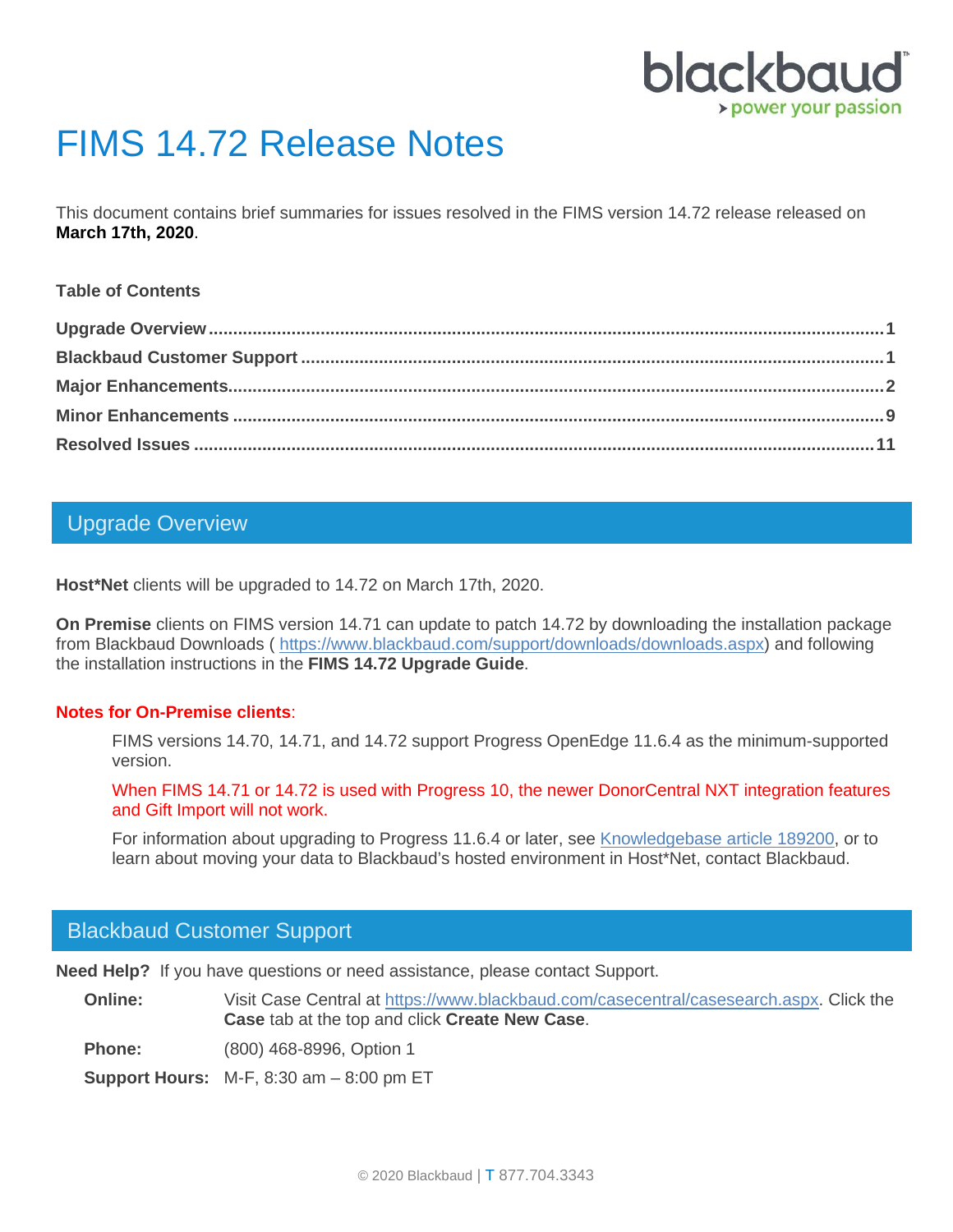# <span id="page-1-0"></span>Major Enhancements

The following major enhancements are available in this release.

| ID      | <b>Module</b>   | <b>Description</b>                                                                                                                                                                                                                                                                                                                                                                                                                                                                                                                                                                                                                                                                                                                                                                                                                                                                                                                                                                                                                                                                                                                                                                                                                                                                                                                                                                                                       |
|---------|-----------------|--------------------------------------------------------------------------------------------------------------------------------------------------------------------------------------------------------------------------------------------------------------------------------------------------------------------------------------------------------------------------------------------------------------------------------------------------------------------------------------------------------------------------------------------------------------------------------------------------------------------------------------------------------------------------------------------------------------------------------------------------------------------------------------------------------------------------------------------------------------------------------------------------------------------------------------------------------------------------------------------------------------------------------------------------------------------------------------------------------------------------------------------------------------------------------------------------------------------------------------------------------------------------------------------------------------------------------------------------------------------------------------------------------------------------|
| 907213  | Funds           | Filter Administrative Fees search results using a Fund ID range<br>In Administrative Fees, you can now filter results by searching on a range of<br>Fund IDs.<br>FIMS - Edit & Post Administrative Fees<br>$\times$<br><b>Type of Entries:</b><br>C G/L Entries C Budget Entries C Spend Policy Cash Req C Spend Policy Admin Fee<br><b>Operating Fund Accounts:</b><br>Administrative Fee Revenue (CR): C99NWoper 47000<br>Administrative Fee Offset (DR): C99NWoper 11000<br><b>Processing Options:</b><br>G/L Apply Date: 02/05/2020<br>$\vert \cdot \vert$<br>through: 2% Fee<br>Include funds with fee codes from: $2\%$ Fee $\blacktriangleright$<br>through: kenn<br>Include funds from: AGFUND<br>Include funds established before:   / /<br>Fee Code Frequency: Monthly<br>Method when multiple fees/fund: Total<br>Evaluation Method: 1. Average Beginning and Ending YTD Balances<br>G/L Year for Calculation: 2020<br>Begin Period: 01<br>End Period: 12<br>$\vert \mathbf{v} \vert$<br>□ Calculate fees on funds with a negative basis?<br>$\nabla$ Charge the minimum when calculated fee is zero?<br>$\Box$ Charge the minimum when calculated fee is less than zero?<br>$\Box$ Charge the upfront minimum when calculated fee (minimum to apply) is zero?<br><b>OK</b><br>Defaults<br>Cancel<br>Help<br>* Note: G/L Apply Date and Year, and Fund Established Date, are not saved as part of defaults. * |
| 1075234 | Contacts        | <b>Autopopulate Profile Information</b><br>On a <b>Fund</b> record, when adding a new contact from the <b>Contacts</b> tab, the fields<br>autopopulate with values from the last open profile in the <b>Profile</b> module.                                                                                                                                                                                                                                                                                                                                                                                                                                                                                                                                                                                                                                                                                                                                                                                                                                                                                                                                                                                                                                                                                                                                                                                              |
| 1218450 | <b>Profiles</b> | Easily Copy a Profile Address as an Alternate Address<br>Now you can easily copy an existing Profile 1 address as an Alternate Address<br>on the Alt Address tab.                                                                                                                                                                                                                                                                                                                                                                                                                                                                                                                                                                                                                                                                                                                                                                                                                                                                                                                                                                                                                                                                                                                                                                                                                                                        |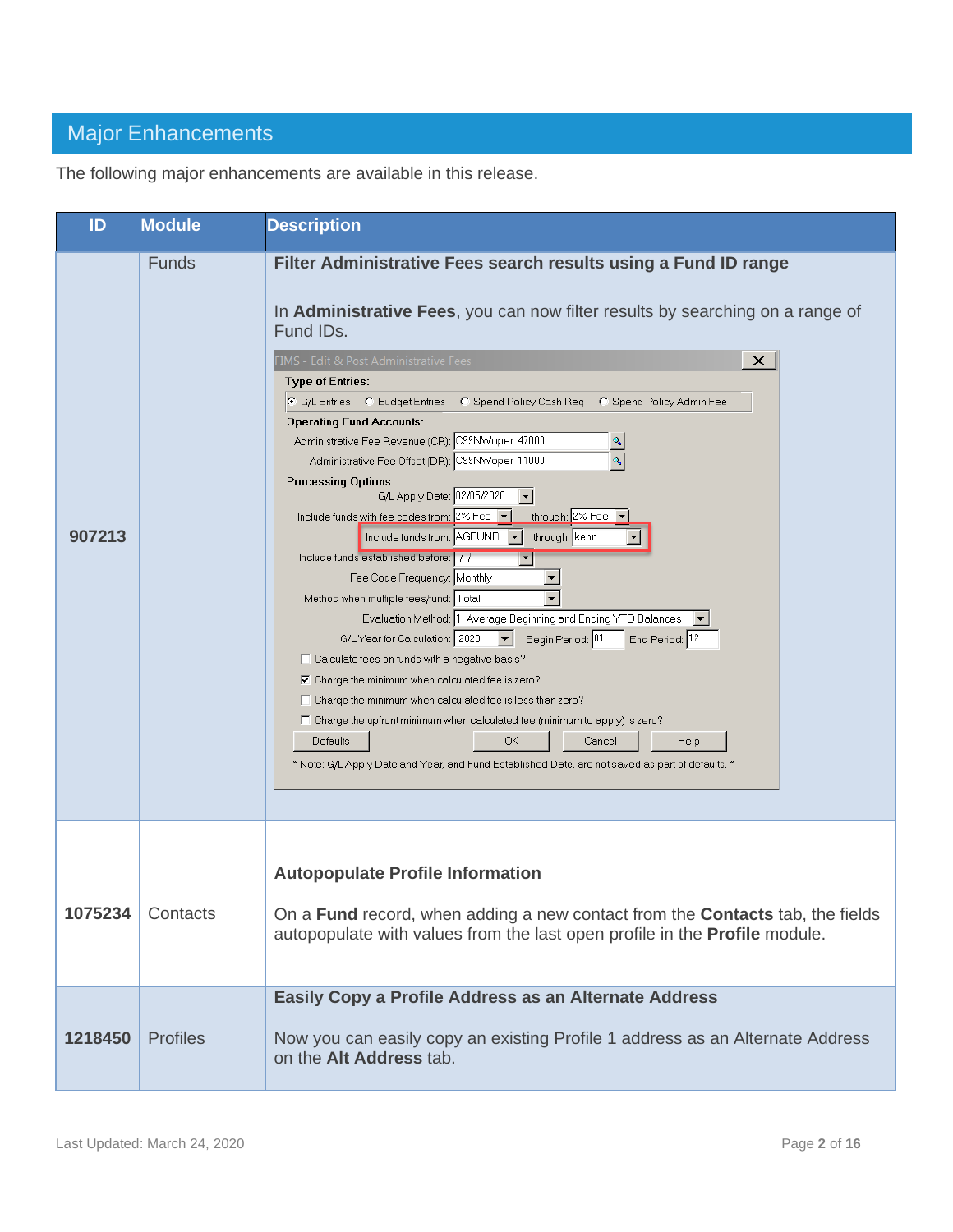| 1135 ABC Co., Carlton<br>Donor<br><b>B</b> Gift History<br><b>E</b> Promises<br><b>Donors</b><br><b>ED</b> Unposted Gifts                                                                                                                                                                                                                                                                                                                                                                                                                                                                                                                                                                                                                                                                                                                                                                                                                                                                                                                                                                                                                   |
|---------------------------------------------------------------------------------------------------------------------------------------------------------------------------------------------------------------------------------------------------------------------------------------------------------------------------------------------------------------------------------------------------------------------------------------------------------------------------------------------------------------------------------------------------------------------------------------------------------------------------------------------------------------------------------------------------------------------------------------------------------------------------------------------------------------------------------------------------------------------------------------------------------------------------------------------------------------------------------------------------------------------------------------------------------------------------------------------------------------------------------------------|
| Donor   + Profile 1 Profile 2   Salutations   +   Affiliations   Relationships   Auto Creds   History   Alt Address   Contacts  <br>M.I.: $\boxed{D}$<br><b>ID Code</b><br>Prefix Mr.<br>First:<br>1135<br>Gender: NA<br>$\mathbf{r}$<br>Last Carlton<br>Suffix: III<br>C Individual<br>Organization: ABC Co.<br>C Organization<br>Report Name: ABC Co.<br><b>C</b> Active<br>Sort Name: ABC Co.<br>C Inactive<br>$\boxed{\mathbf{F}}$ President<br>Title Code: Pres<br>Work Phone:<br>Ext:<br>Address1: 209 M Street<br>Home Phone:<br>Copy to Alt Addr<br>61<br>Address2:<br>Cellular: 2<br>$CT$ 06759<br>E-Mail: abcCo@emails.com<br>City, State, Zip: Litchfield<br>œ<br>Country: USA<br>$\blacktriangleright$ County:<br>$\blacktriangledown$<br>Web Site: www.google.com<br>Address Type: BUS1<br>Nickname:<br><b>Business Address</b><br>Enter the Phone number for the place of work.<br>2. Choose which fields to move.<br>Copy to Alt Address Field Selection<br>$\times$<br>Check the fields you want to copy to Alt Address and make any data changes<br><b>▽</b> E-Mail Address abcCo@email.com<br>☑ Organization Name ABC Co. |
| ABC Co.<br><b>⊽</b> Home Phone<br><b>▽</b> Report Name<br>ABC Co.<br>$\nabla$ Sort Name<br><b>IT</b> Work Phone<br>$\nabla$ Address 1<br>209 M Street<br>□ Work Ext<br>$\Gamma$ Fax<br>$\Gamma$ Address 2<br>$\nabla$ City<br>Litchfield<br>□ Cell Phone<br>⊽<br>$\nabla$ State<br>Įст<br><b>⊽</b> Allow Mail<br>$\nabla$ Zip Code<br>06759<br><b>▽</b> Address Type<br><b>BUS1</b><br>회<br>▾<br>$\nabla$ Title Code<br>$\nabla$ Country<br>USA<br>Pres<br>▾╎                                                                                                                                                                                                                                                                                                                                                                                                                                                                                                                                                                                                                                                                               |
| County Code<br><b>⊽</b> Title Descr<br>President                                                                                                                                                                                                                                                                                                                                                                                                                                                                                                                                                                                                                                                                                                                                                                                                                                                                                                                                                                                                                                                                                            |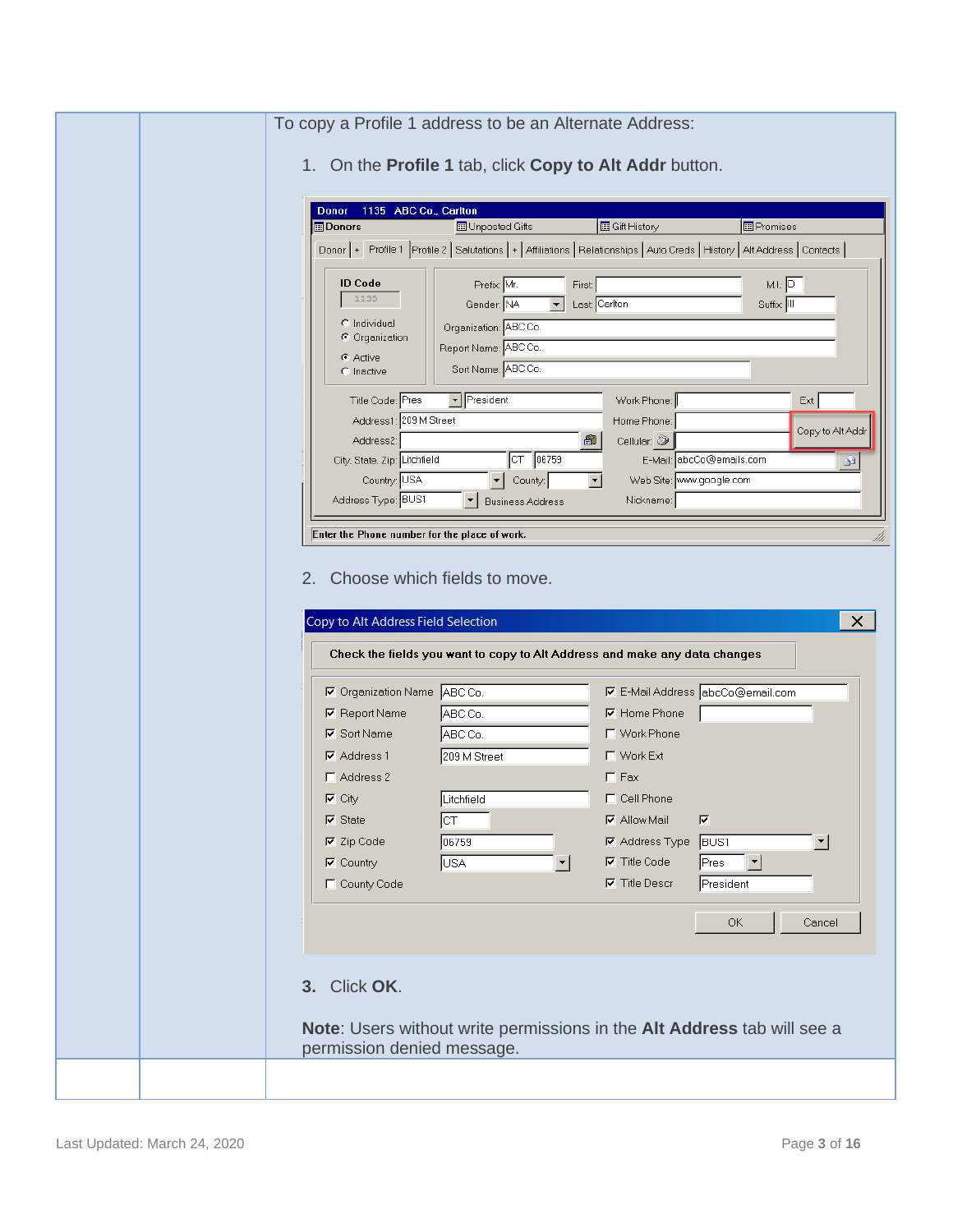| 1250886 | Data Grids | Add User Affiliations as a Profile Data Grid Column                                                                                                                                                                                                                                                                                                                                                                                                                                                                                                                                                                                                                                                                                                                                                                                                                                                                                                                                                                                                                    |
|---------|------------|------------------------------------------------------------------------------------------------------------------------------------------------------------------------------------------------------------------------------------------------------------------------------------------------------------------------------------------------------------------------------------------------------------------------------------------------------------------------------------------------------------------------------------------------------------------------------------------------------------------------------------------------------------------------------------------------------------------------------------------------------------------------------------------------------------------------------------------------------------------------------------------------------------------------------------------------------------------------------------------------------------------------------------------------------------------------|
|         |            | You can now view user Affiliations in any data grid when you add the<br>Affiliation column.<br>Visibility to this field helps similarly to how the User Defined Profile Export tool<br>provides understanding of what affiliations being filtered on cause a profile to<br>display in the grid.<br>For details on using this feature, see <b>Knowledgebase article 193104.</b>                                                                                                                                                                                                                                                                                                                                                                                                                                                                                                                                                                                                                                                                                         |
|         |            | To include an Affiliation column in the Profile data grid:<br>1. In any data grid, open View Settings.<br>Furd adam John Olivié Adams PS03 Fund<br>Summary   Gift Detail   Grant Detail   Securities Detail   Admin Detail<br>Fund 2<br>Yearbook<br>Fund 1<br>Notes<br>Contacts<br>▼ Search By: Sort Name<br>Default View<br>▾╎<br>1 ▲ Fund Name<br>❤<br>Adams Fund<br>John Olivié Adams PSI<br>adam<br>Admin Endowment<br>Administrative Endown<br>adend<br>AGFUN AG Fund Test<br>AG Fund Test - GL Acc<br>磡<br>In the Columns tab, choose Functions from the drop-down.<br>2.<br>Select (Profile) \$Affiliations.<br>3.<br>$\times$<br>View Settings For Default View<br>Views   Tables Columns   Selections   Sorting   Affiliations  <br>$\blacktriangledown$<br>Functions<br>(Profile) \$Affiliations<br>W Formu ▲<br> Label<br>Selection<br>Add >><br>(Profile) \$First Name<br>(Profile) Annual Report Name<br>Annual Report N 40<br>(Profile) \$Prefix<br>Add Calc>><br>(Profile) \$Affiliations<br>(Profile) \$Affiliatic 0 \$Affilia<br><< Remove<br>Move Up |
| 1272992 |            | Move Down<br>$\blacktriangleleft$<br>$\blacksquare$<br>$\blacktriangleright$<br>Save As<br>Generate View<br>Save<br>Cancel<br>View All Selections<br>Click Save As.<br>4<br>Complete the fields and click OK.<br>5.<br>Click Save.<br>6.<br>7. In Profiles, select this saved data grid to see the Affiliation column.<br>'Drag and Drop' Gift and Grant Documents into the Documents Module                                                                                                                                                                                                                                                                                                                                                                                                                                                                                                                                                                                                                                                                           |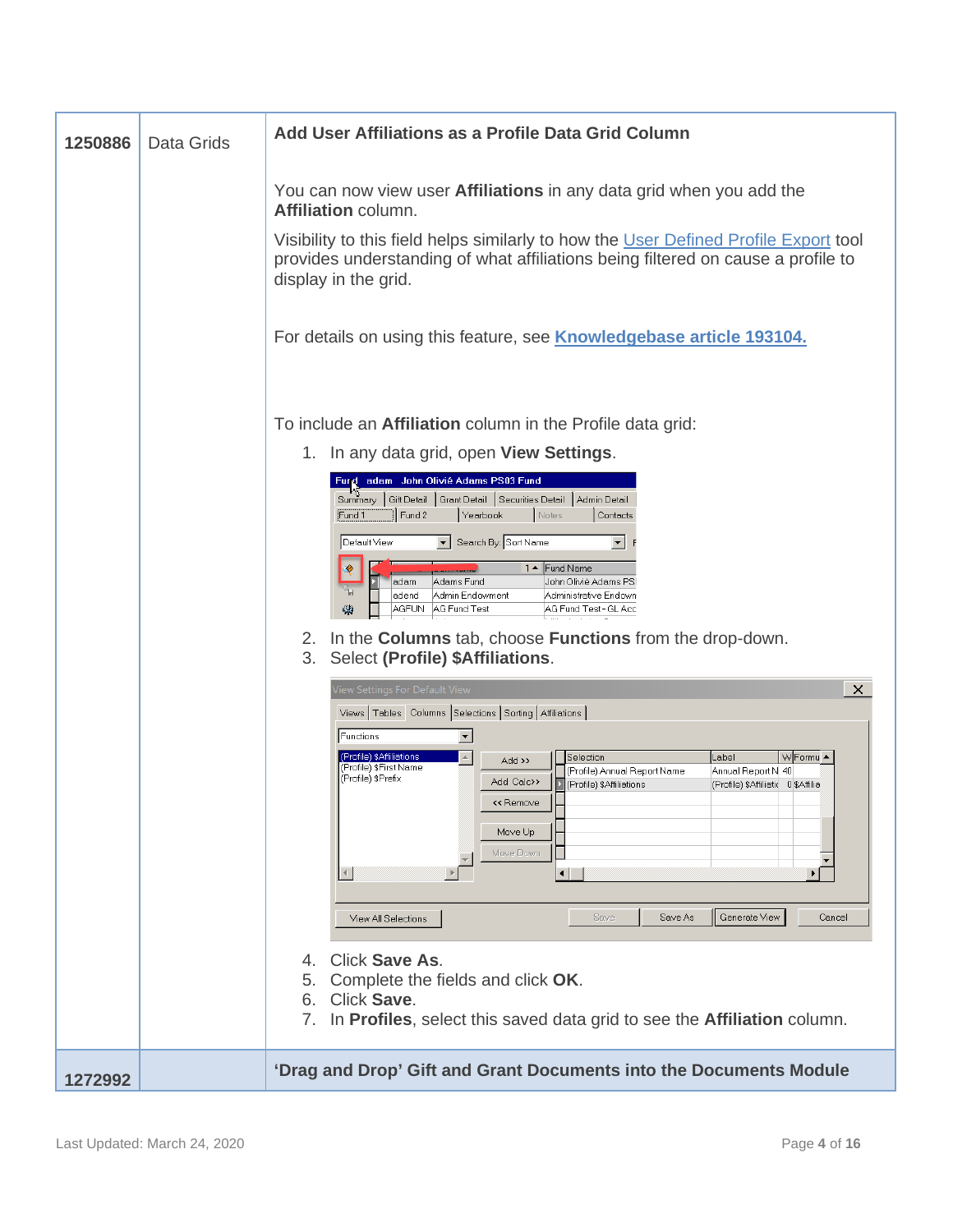| 1277944<br>1273032 | <b>Document</b><br>Manager |    | For Gift and Grant records, dragging files onto the folder button now displays a<br>prompt to add the files to FIMS Document Management.<br>1. In Gifts or Grants, drag and drop a document to the folder button. |
|--------------------|----------------------------|----|-------------------------------------------------------------------------------------------------------------------------------------------------------------------------------------------------------------------|
|                    |                            |    | Note: On Host*Net, drag and drop works only from Citrix My Files folders.                                                                                                                                         |
|                    |                            |    | FIMS - Donor & Gift Management - 1. Scorpion Foundation FIMS11 DB<br>□<br>$\boldsymbol{\mathsf{x}}$                                                                                                               |
|                    |                            |    | File Edit View Record Reports Inquiries File Maintenance Tools Custom Help                                                                                                                                        |
|                    |                            |    | $B$ $B$ $B$ $\alpha$ $X$ $\oslash$<br>$\mathbb{R}$ <<br>Ð<br>£<br>l Su<br>$S =$                                                                                                                                   |
|                    |                            |    | Donor 1135 ABC Co., Carlton                                                                                                                                                                                       |
|                    |                            |    | <b>Donors</b><br><b>B</b> Gift History<br><b>E</b> Promises<br><b>ED</b> Unposted Gifts                                                                                                                           |
|                    |                            |    | Donor   + Profile 1   Profile 2   Salutations   +   Affiliations   Relationships   Auto Creds   History   Alt Address   Contacts                                                                                  |
|                    |                            |    | Search By: Sort Name<br>$\overline{\mathbf{r}}$<br>Default View<br>Find Record:<br>◙<br>✓                                                                                                                         |
|                    |                            |    | $1 -$ Org Name<br>City<br>Sta Work Phone<br>Sort Name<br>Donoi ▲<br>€<br>ABC Co.<br>CT 6035554567<br>1135<br>ABC Co.<br>Litchfield<br>corp                                                                        |
|                    |                            | 2. | Click Create Docs to add the document to the Documents module.                                                                                                                                                    |
|                    |                            |    | Add Dropped Item(s) to Document Management<br>×                                                                                                                                                                   |
|                    |                            |    | Folder Type: Gift<br>File Path: \\mehostnetfs01\ctxshare\shared\9996\ProfileFolders\ABC_Co.__1135<br>Id: 1135<br>Name: ABC Co.<br>Number of Docs: 1<br>Open the Folder                                            |
|                    |                            |    | <b>▽</b> Link by Advisor ID on Document                                                                                                                                                                           |
|                    |                            |    | Create Docs<br>Cancel                                                                                                                                                                                             |
|                    |                            | 3. | On the confirmation message, click OK.                                                                                                                                                                            |
|                    |                            |    | $\times$<br>Message                                                                                                                                                                                               |
|                    |                            |    |                                                                                                                                                                                                                   |
|                    |                            |    | 1 document was added to the Documents Manager.<br>0 documents were updated in Documents Manager.                                                                                                                  |
|                    |                            |    | <b>OK</b>                                                                                                                                                                                                         |
|                    |                            |    | 4. You can now access the document in the Gifts or Grants module in<br>which you dropped it, or in the Documents module (View > Documents<br>Module).                                                             |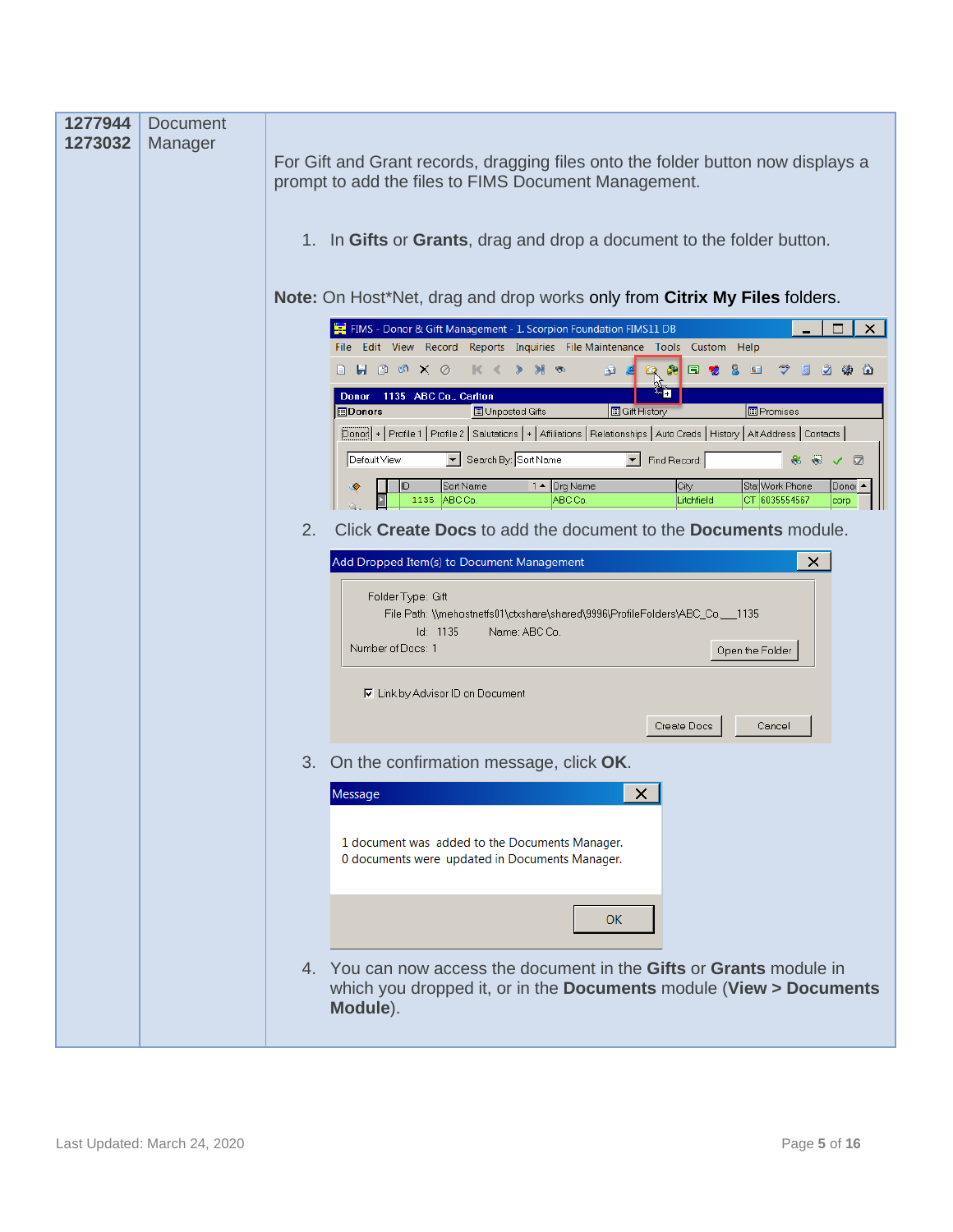| 1286356<br>1286756<br>1286379<br>1286367<br>1286383                                  | DonorCentral<br>NXT   Give to<br>my Fund | Process DonorCentral NXT Online Gifts with the 'Give to my Fund' feature<br>**COMING SOON**<br>**Full support for this feature will be available after the next DonorCentral NXT<br>release.**<br>With the Give to my Fund feature, FIMS can retrieve direct debit (ACH) or credit<br>card donations in <b>DonorCentral NXT</b> and process those gifts to a fund.<br>This feature requires the use of Progress OpenEdge version 11 and <b>Blackbaud</b><br><b>Merchant Services.</b><br>When this feature becomes available, see the DonorCentral NXT/FIMS Pro<br>Features Integration Guide for more information.                                                                                                        |
|--------------------------------------------------------------------------------------|------------------------------------------|----------------------------------------------------------------------------------------------------------------------------------------------------------------------------------------------------------------------------------------------------------------------------------------------------------------------------------------------------------------------------------------------------------------------------------------------------------------------------------------------------------------------------------------------------------------------------------------------------------------------------------------------------------------------------------------------------------------------------|
| 1211356                                                                              | Permissions                              | When security permissions are set in any module with context-sensitive menus,<br>such as under File Maintenance or Reports, those same access permissions<br>apply to all modules.<br>If a user does not have permission rights in one module, those same rights apply<br>across other modules.                                                                                                                                                                                                                                                                                                                                                                                                                            |
| 1246868<br>1283412<br>1246872<br>1246871<br>1246873<br>1294802<br>1294804<br>1301847 | System<br>Updates for<br><b>Extracts</b> | <b>Data Extract Improvements</b><br><b>General Updates</b><br>General updates were made to improve extracts of data in <b>Tools &gt; System</b><br>Utilities > System Reports > Extract data for RE and/or FE Conversion.<br>- Embedded carriage returns in the FIMS to RE/FE data extract are now<br>handled with a special character.<br>- General NXT Extract now supports double quotes encapsulation.<br><b>Updates for Extract FIMS GL Transactions, Vendors, Bank and</b><br>others<br>- A new Use Mapping File option allows mapping of the FIMS natural<br>account, division code and account type to <b>Financial Edge</b> accounts.<br>Choose to use an existing TXT file, create the file, or ignore the file. |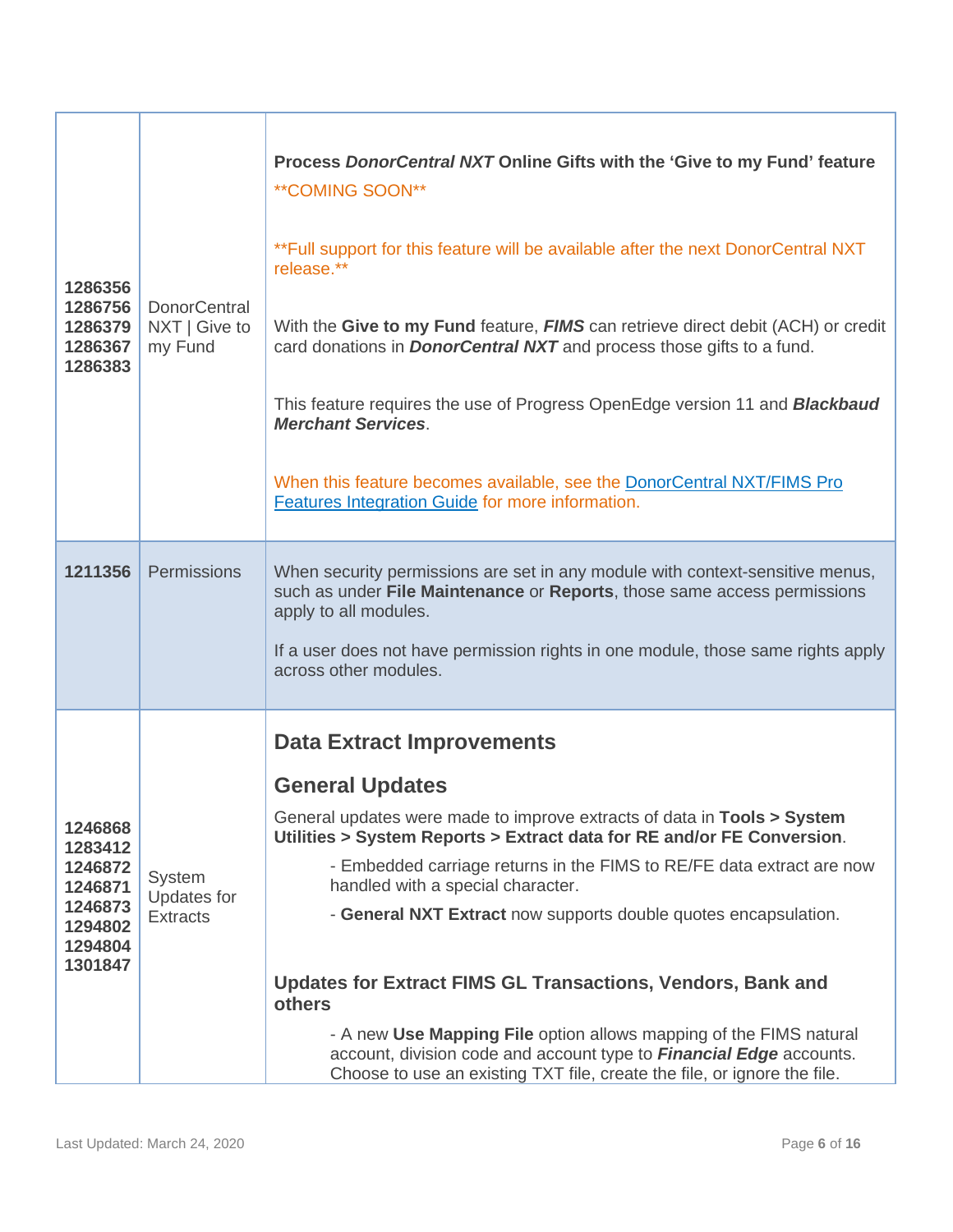| attempts to create it for you.<br>FIMS - Extract Data for RE and/or FE Conversion                                                                                                                | To create the file, select the Create Mapping File option and click OK. If<br>you do not yet have a Financial Edge Destination folder, the option<br>× |
|--------------------------------------------------------------------------------------------------------------------------------------------------------------------------------------------------|--------------------------------------------------------------------------------------------------------------------------------------------------------|
| □ Extract FIMS data for General NXT Conversion                                                                                                                                                   |                                                                                                                                                        |
| Destination Folder: \\client\c\$\test\techwriter\                                                                                                                                                | $\sigma$                                                                                                                                               |
| <b><math>\overline{V}</math></b> Extract FIMS GL Transactions, Vendors, Bank and others for FE Conversion                                                                                        |                                                                                                                                                        |
| Destination Folder: Welient es test techwriter (2)                                                                                                                                               | $\mathbf{Q}_\mathbf{q}$                                                                                                                                |
| Start Date: 01/01/2000<br>▾<br>C All C Active Extract GL Master Chart of Accounts                                                                                                                | FY: 2000                                                                                                                                               |
| □ Include Master Chart on Pre-Consultation Report                                                                                                                                                |                                                                                                                                                        |
| C Use Mapping File<br>C Create Mapping File                                                                                                                                                      | \\client\c\$myfolder\myaccount\mapping.txt<br>٩                                                                                                        |
| C Ignore Mapping File                                                                                                                                                                            |                                                                                                                                                        |
| 区 Extract FIMS Invoices, Distributions and Payments for FE Conversion                                                                                                                            |                                                                                                                                                        |
| Voucher Types: All                                                                                                                                                                               |                                                                                                                                                        |
| Ⅳ Replace Carriage Returns with Paragraph Mark (Alt-182)?                                                                                                                                        | ОК<br>Cancel<br>- You can choose whether to Extract FIMS Invoices, Distributions and                                                                   |
| to include in the extract.                                                                                                                                                                       | Payments in the extract from FIMS. Select the Voucher Types options                                                                                    |
| FIMS - Extract Data for RE and/or FE Conversion                                                                                                                                                  | ×                                                                                                                                                      |
| F Extract FIMS data for General NXT Conversion                                                                                                                                                   |                                                                                                                                                        |
| Destination Folder: Wellentyc Sytestytechwritery                                                                                                                                                 |                                                                                                                                                        |
| Ⅳ Extract FIMS GL Transactions. Vendors. Bank and others for FE Conversion<br>Destination Folder: \\client\c\$\test\techwriter\2\                                                                | $\mathbf{Q}_\mathbf{q}$                                                                                                                                |
| Start Date: 01/01/2000<br>▾╎                                                                                                                                                                     | FY: 2000                                                                                                                                               |
| C All C Active Extract GL Master Chart of Accounts                                                                                                                                               |                                                                                                                                                        |
| □ Include Master Chart on Pre-Consultation Report<br><b>C</b> Use Mapping File                                                                                                                   | $\mathbf{Q}_\mathbf{q}$<br>Nclient\c\$myfolder\myaccount\mapping.txt                                                                                   |
| C Create Mapping File<br>C Ignore Mapping File                                                                                                                                                   |                                                                                                                                                        |
| Ⅳ Extract FIMS Invoices, Distributions and Payments for FE Conversion<br>Voucher Types: All<br>All<br>I Replace Carriage Returns Admin<br>Grants<br>Scholarship Grants<br>Non-Scholarship Grants | 182)?<br>OK.<br>Cancel                                                                                                                                 |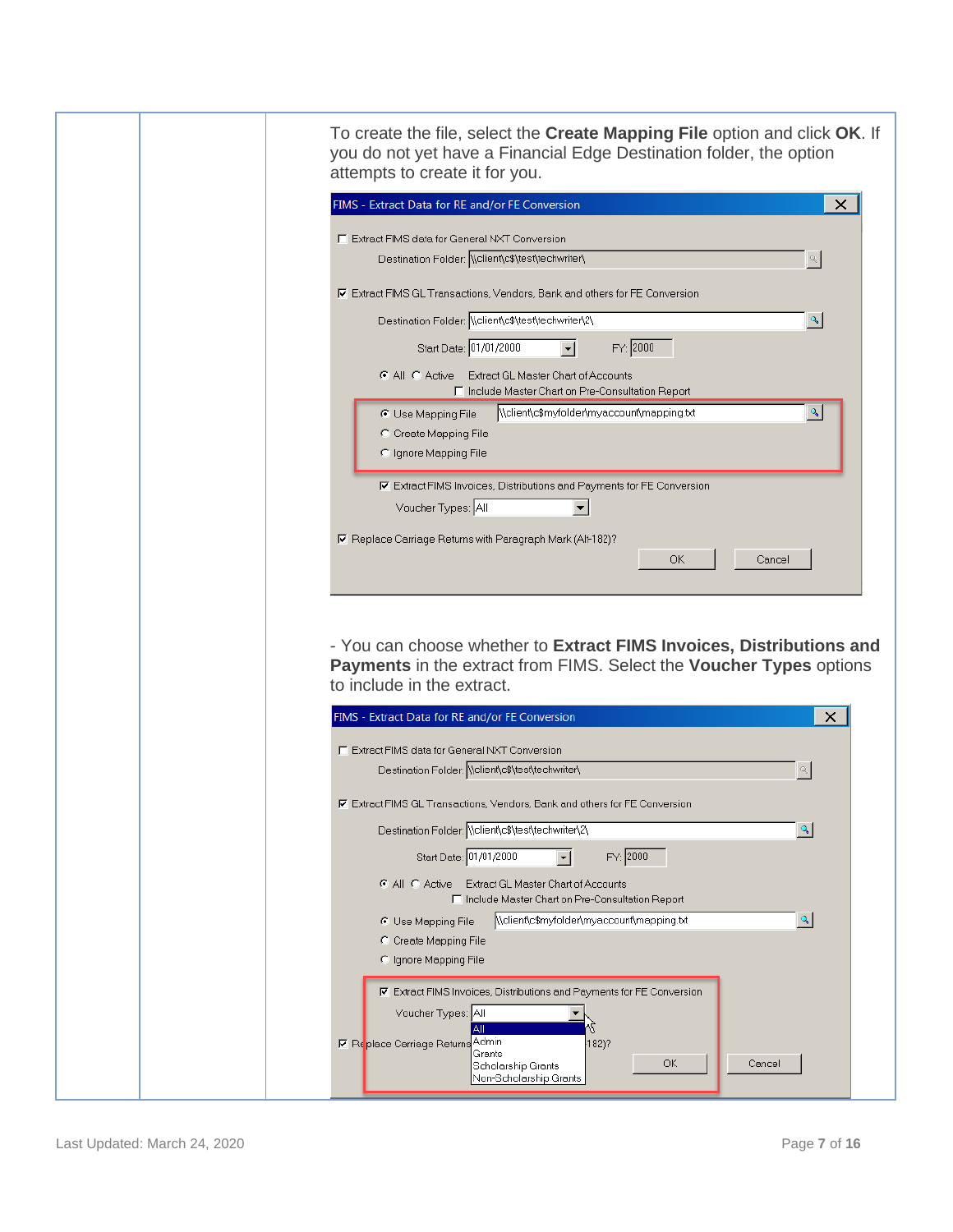|         |                     | - More detailed information is available for Individual Vendor Contacts                                                                                |
|---------|---------------------|--------------------------------------------------------------------------------------------------------------------------------------------------------|
|         |                     | - Record counts are added for AP Invoices & Payments, GL Journal<br>Entries, Vendors, 1099 Vendors and more to the Pre-Consultation<br>Report.         |
|         |                     | - The Fiscal Year (FY) and GL Chart are extracted in their own files. You<br>can still optionally include the GL Chart on the Pre-Consultation Report. |
|         |                     | FIMS - Extract Data for RE and/or FE Conversion<br>×                                                                                                   |
|         |                     | <b>F</b> Extract FIMS data for General NXT Conversion                                                                                                  |
|         |                     | Destination Folder: Wellent\c\$\test\techwriter\<br>$\sigma$                                                                                           |
|         |                     | Ⅳ Extract FIMS GL Transactions, Vendors, Bank and others for FE Conversion                                                                             |
|         |                     | Destination Folder: Wellentyc\$\test\techwriter\2\<br>$\mathbf{Q}_\mathbf{q}$                                                                          |
|         |                     | FY: 2000<br>Start Date: 01/01/2000                                                                                                                     |
|         |                     | C All C Active Extract GL Master Chart of Accounts<br>□ Include Master Chart on Pre-Consultation Report                                                |
|         |                     | \\client\c\$myfolder\myaccount\mapping.txt<br>$\mathbf{Q}_\mathbf{q}$<br>C Use Mapping File                                                            |
|         |                     | C Create Mapping File<br>C Ignore Mapping File                                                                                                         |
|         |                     | <b>▽</b> Extract FIMS Invoices, Distributions and Payments for FE Conversion                                                                           |
|         |                     | Voucher Types: All                                                                                                                                     |
|         |                     | I Replace Carriage Returns Admin<br> 182)?<br>Grants                                                                                                   |
|         |                     | OK.<br>Cancel<br>Scholarship Grants<br>Non-Scholarship Grants                                                                                          |
|         |                     |                                                                                                                                                        |
|         |                     | In FIMS, when creating a Grantee Record or Application from a submitted                                                                                |
|         |                     | <b>DonorCentral NXT Grant Recommendation that contains a new charity</b>                                                                               |
|         |                     | organization, an updated prompt now provides the option to add a <b>Suggestion</b><br><b>Central Affiliation.</b>                                      |
|         |                     |                                                                                                                                                        |
| 1316763 | <b>DonorCentral</b> | ×                                                                                                                                                      |
|         | <b>NXT</b>          |                                                                                                                                                        |
|         |                     | Do you want to automatically add the affiliation<br>"SC - Suggestion Central " to all new grantees?                                                    |
|         |                     |                                                                                                                                                        |
|         |                     | Yes<br>No.                                                                                                                                             |
|         |                     |                                                                                                                                                        |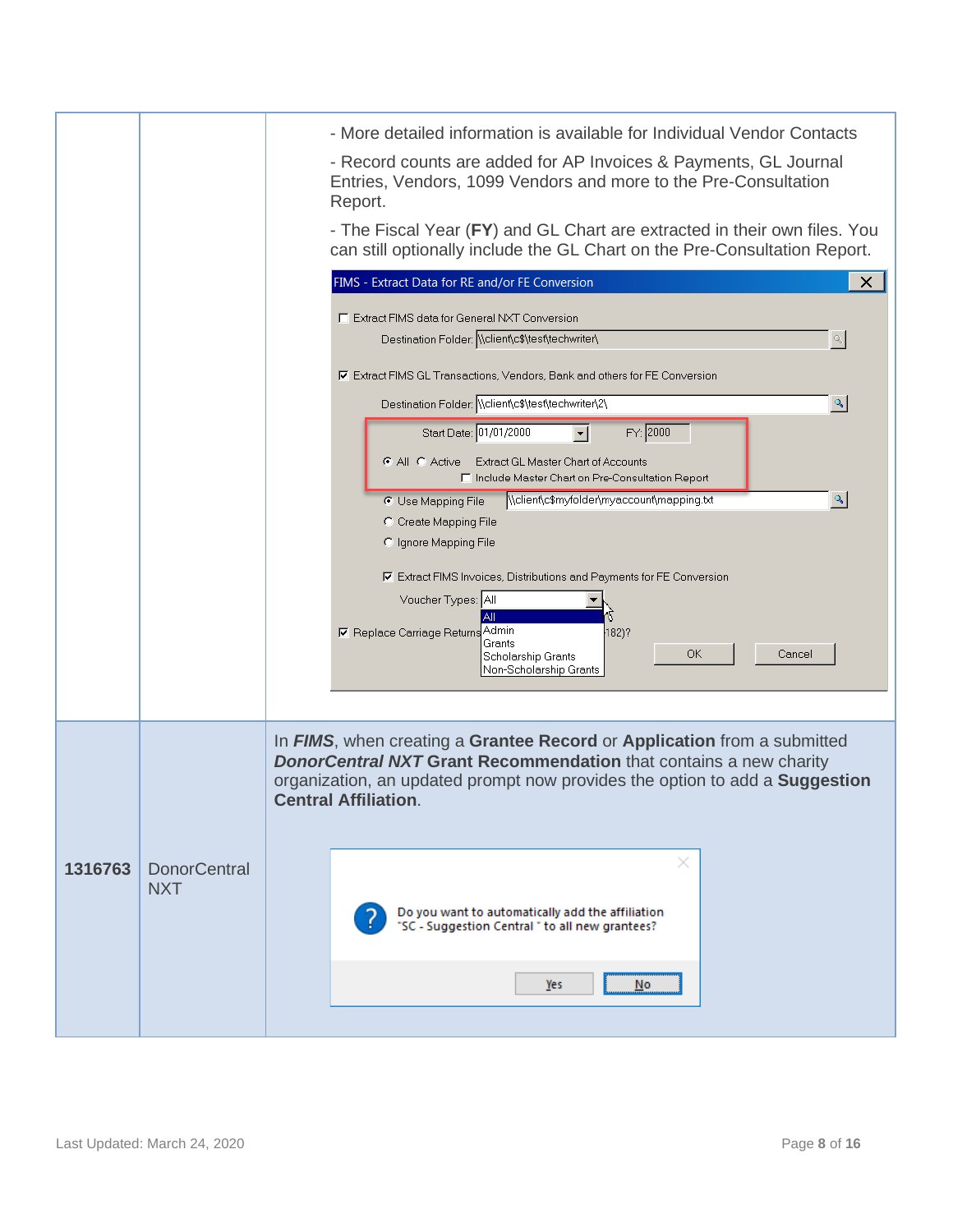## <span id="page-8-0"></span>Minor Enhancements

| ID      | <b>Module</b>              | <b>Description</b>                                                                                                                                                                                                                                                                                                                                                                                                                                                                                                                                                                                       |  |
|---------|----------------------------|----------------------------------------------------------------------------------------------------------------------------------------------------------------------------------------------------------------------------------------------------------------------------------------------------------------------------------------------------------------------------------------------------------------------------------------------------------------------------------------------------------------------------------------------------------------------------------------------------------|--|
| 1301777 | <b>System</b>              | You can now update the Profile Email in Import Record Updates.                                                                                                                                                                                                                                                                                                                                                                                                                                                                                                                                           |  |
| 1308030 | <b>Accounts</b><br>Payable | <b>Check Printing</b> now waits until the OK button is clicked to warn the user when<br>no check number or date is present instead of warning the user when leaving<br>those fields.                                                                                                                                                                                                                                                                                                                                                                                                                     |  |
| 1311300 | <b>System</b>              | The Show Running Processes feature is now accessed directly under Tools.<br>The report assists <b>FIMS Support</b> to determine what processes are in memory<br>when intermittent <b>FIMS</b> issues occur.<br>$\Box$ $\vert$ $\times$<br>Tools Custom Help<br>Spell Checker<br>$Alt + F7$<br>Calculator<br>$Alt+Ctrl+C$<br>Update FIMS Macros<br>Change User Password<br><b>User Preferences</b><br>Change User Login<br><b>Show Running Processes</b><br>12<br><b>System Utilities</b>                                                                                                                 |  |
| 1325722 | Accounts<br>Payable        | Prior to this release, when a voucher was applied to a negative debit memo, an<br>error in the Edit report prevented the debit memo from posting. Only<br>Blackbaud Support could resolve the issue.<br>Starting in this release, you can now remove negative, unapplied debit memos<br>so you can post debit memos without the need for Blackbaud Support<br>assistance.<br>To remove negative, unapplied debit memos:<br>1. In Accounts Payable, click the Open Items tab.<br>2. Open the negative debit memo.<br>3. Click Create Voucher.<br>4. Go to Item Entry > Open voucher > Process> Edit/post. |  |

The following minor enhancements were added in this release.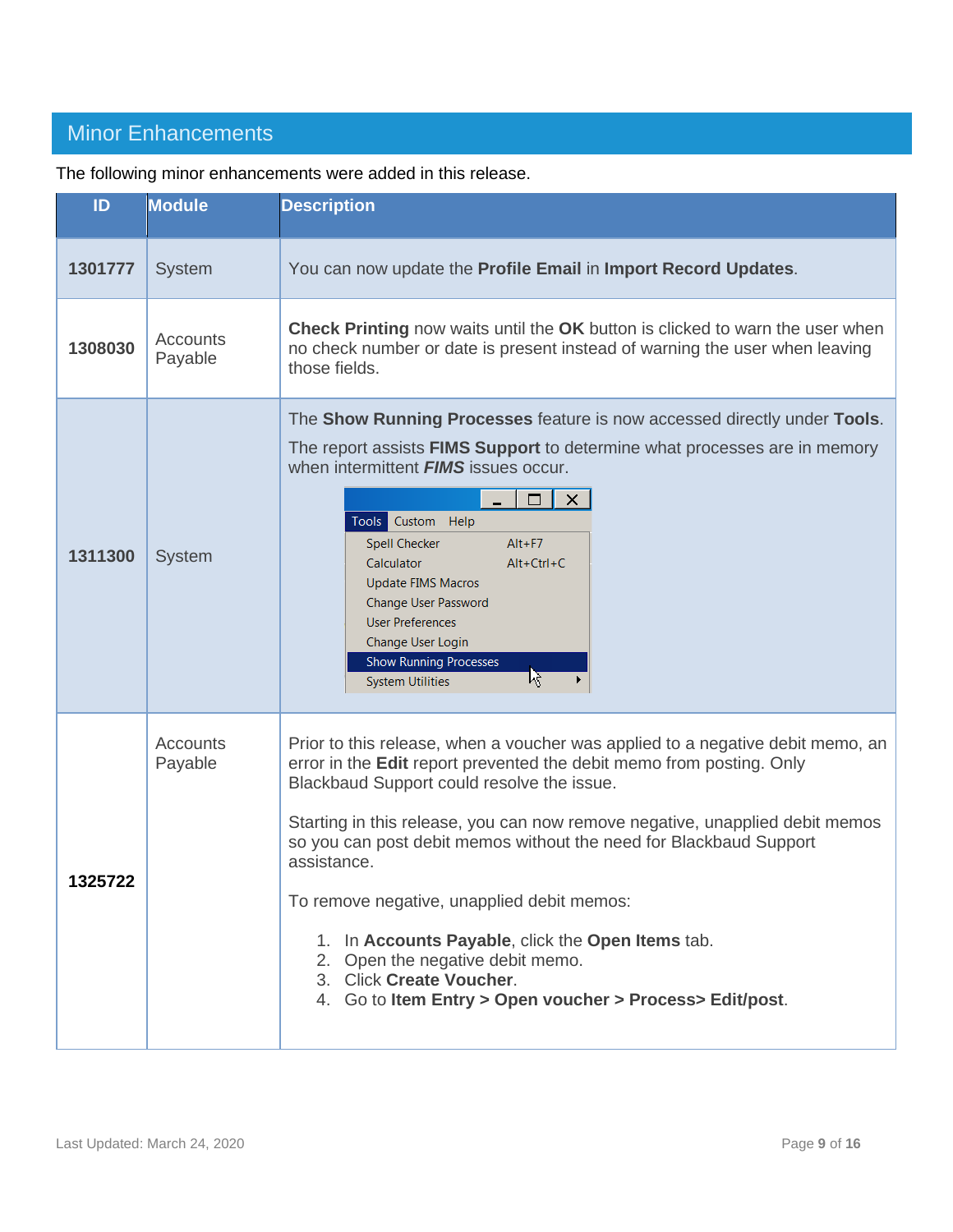|         |                                   | Also, in <b>Accounts Payable</b> , when you remove negative, unapplied debit<br>memos from Open Items, the AP Edit Report displays a warning instead of<br>an error.<br><b>Additional Information:</b><br>To compare AP Payables with General Ledger Payables, go to Reports ><br>General Ledger > Reconcile Subsidiary Modules with G/L.<br>To examine negative, unapplied memos in your system, check General<br>Ledger. If General Ledger is correct, delete the unposted journal entries<br>instead of posting the journal entries to history.<br>Contact Blackbaud Services to ensure <b>FIMS</b> is set up optimally.                                                                                                                                                                                                                                                                                                                                                                                                                                                                                                                                                                                                                                                                                                                                                                                                                                                                                                                                                                                                                                                                                                                                                                                                                                                                                                         |
|---------|-----------------------------------|-------------------------------------------------------------------------------------------------------------------------------------------------------------------------------------------------------------------------------------------------------------------------------------------------------------------------------------------------------------------------------------------------------------------------------------------------------------------------------------------------------------------------------------------------------------------------------------------------------------------------------------------------------------------------------------------------------------------------------------------------------------------------------------------------------------------------------------------------------------------------------------------------------------------------------------------------------------------------------------------------------------------------------------------------------------------------------------------------------------------------------------------------------------------------------------------------------------------------------------------------------------------------------------------------------------------------------------------------------------------------------------------------------------------------------------------------------------------------------------------------------------------------------------------------------------------------------------------------------------------------------------------------------------------------------------------------------------------------------------------------------------------------------------------------------------------------------------------------------------------------------------------------------------------------------------|
| 1376439 | Grants and<br><b>Scholarships</b> | In the previous <b>FIMS</b> 14.71 release, an enhancement restricted the character<br>length of the "Program Name" to ensure that the name would fit on a check.<br>When the name was too long, a warning displayed.<br>In this release, we've added a new option so that you can choose whether to<br>have the warning display. By default, long character name warnings are set to<br>display.<br>To turn the warnings off:<br>1. Go to Tools > System Utilities > System Options.<br>2. In Section, choose either Grants or Scholarships, depending on the<br>module for which you want to turn off warnings.<br>3. In Option, choose Program_Name_Length_Warning.<br>4. Select a Value of No.<br>Note: Character restriction depends on how the check form is set up.<br>Although you can disable the warning, character length remains restricted on<br>the default non-DAF letter grant check forms.<br><b>System Options</b><br>×.<br>Preferences Editor<br>Value:<br>Section:<br>Option:<br>Default_Individual_Checks<br>  Gifts<br><none><br/><math display="inline">\blacktriangle</math><br/><math display="inline">\blacktriangle</math><br/>GL<br/>Default_Payee<br/>Yes<br/>Default_Profile_Ind_Org<br/>Grants<br/>No<br/>New_Application_Affiliation<br/>Interfund<br/>Investments<br/>New Student Affiliation<br/>Program_Name_Length_Warning<br/>Pledges<br/>Profiles<br/>SuppressPayeeWarning<br/>SalesForce<br/>Warning_For_Denied_No_Fund<br/>Scholarships<br/>SpendingPolicy<br/><math display="inline">\blacktriangledown</math><br/>System<br/>[Scholarships]<br/>Program_Name_Length_Warning=<none><br/>Choosing No will suppress the message in Applications: "Warning - Program Name may be too long to fully show on<br/><math display="inline">\blacktriangle</math><br/>check'. The default is Yes.<br/><math display="inline">\overline{\phantom{m}}</math><br/>OK<br/>Cancel<br/>Apply</none></none> |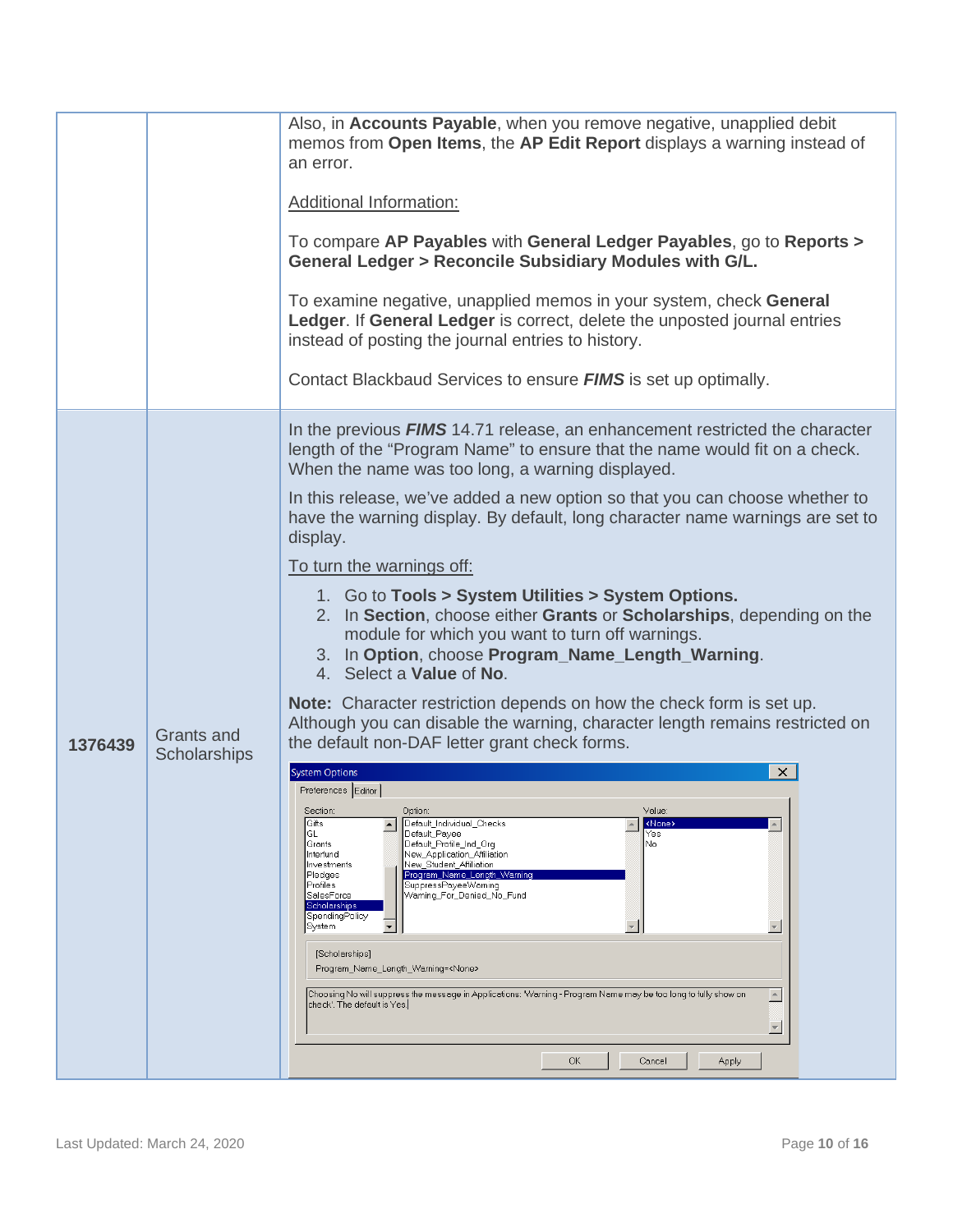## <span id="page-10-0"></span>Resolved Issues

The following issues are resolved in this release. Case numbers are provided for internal referencing.

| ID      | <b>Module</b>                          | <b>Description</b>                                                                                                                                                                                                                                                                                                                                                                                                                                                                                                                         |
|---------|----------------------------------------|--------------------------------------------------------------------------------------------------------------------------------------------------------------------------------------------------------------------------------------------------------------------------------------------------------------------------------------------------------------------------------------------------------------------------------------------------------------------------------------------------------------------------------------------|
| 1109783 | <b>Document</b><br>Management          | With the Documents Module, you can now upload Adobe PDF and Microsoft<br>Excel files for Donor Advisors and Funds.<br>To provide this update, FIMS Word Macros now includes<br>SaveGrantLettersFundIDPDF. You'll need to update FIMS Macros on<br>workstations to complete this update.<br>To update FIMS Macros on a workstation, in FIMS, go to Tools > Update FIMS<br>Macros.<br>Once the update is done, you can upload external PDF and Excel files using the<br>Documents Module and place them in the appropriate FIMS Fund folder. |
| 1199787 | Interfund                              | Interfund gifts that are marked as anonymous now display as anonymous on<br>fund statements and the Fund Profile Report.                                                                                                                                                                                                                                                                                                                                                                                                                   |
| 1211373 | Grants                                 | When changing the Address in Tax Status Plus, FIMS now prompts you to<br>choose whether you would like to move a previous address to an alternate<br>address.<br>To disable the prompt:<br>1. Go to Tools > System Options.<br>2. Choose Profiles as the Section.<br>3. Choose the option, Copy_Previous_Address_To_Alternate_Address.<br>4. Select a Value of No to disable the prompts.                                                                                                                                                  |
| 1222935 | Grants /<br><b>Accounts</b><br>Payable | In Grants and Accounts Payable, the Invoice No. column width was increased<br>to display up to 20 characters for the invoice number when you are viewing<br>history, A/P Activity, Voucher and Voucher w/ Fund views.                                                                                                                                                                                                                                                                                                                      |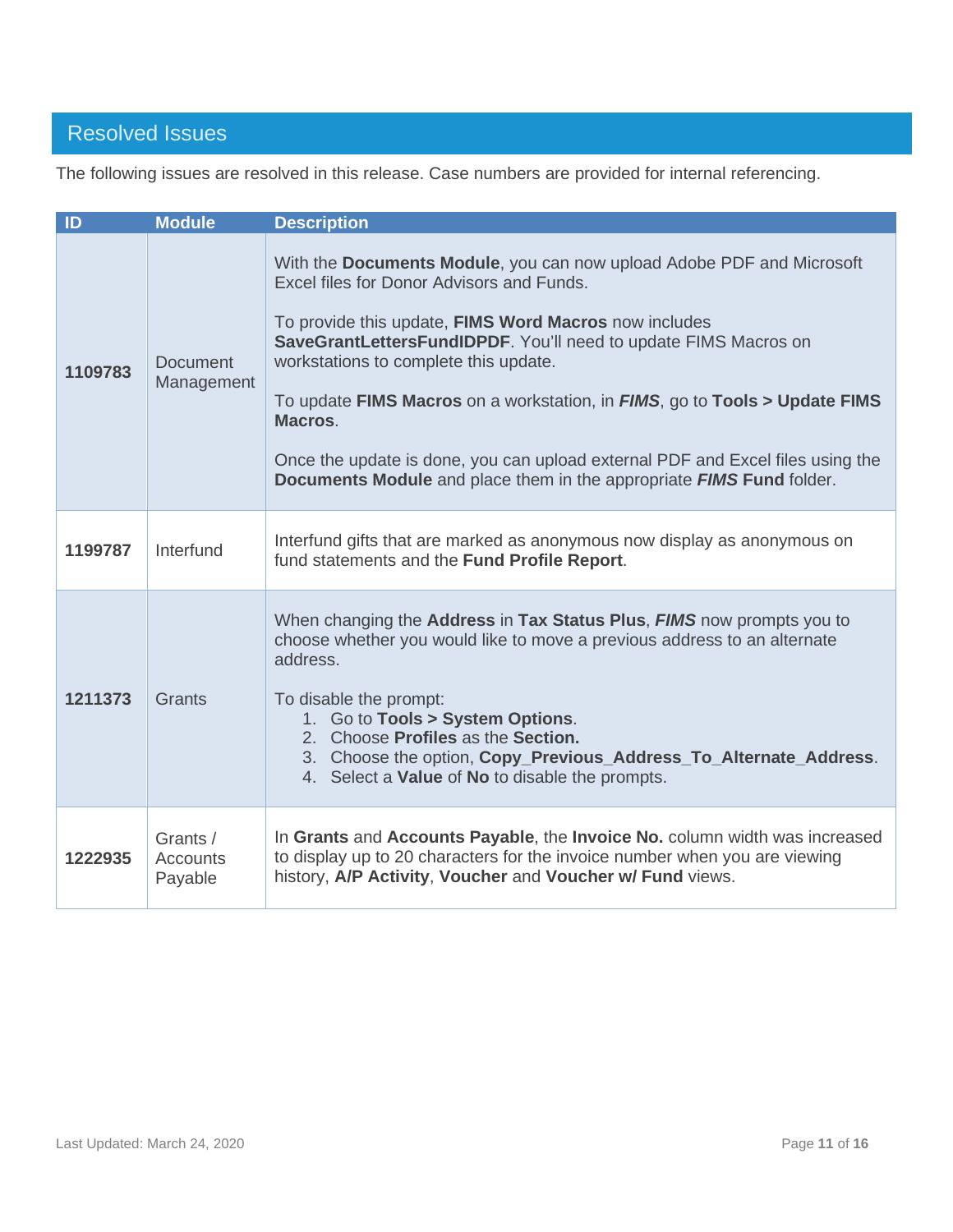|         |                                                             | <b>Application</b><br>21500029 The Book Jam                                                                                                                      |
|---------|-------------------------------------------------------------|------------------------------------------------------------------------------------------------------------------------------------------------------------------|
|         |                                                             | Applications<br><b>Application History</b><br><b>ED</b> Conditions<br><b>B</b> Grantees                                                                          |
|         |                                                             | Application  +   Contact   Prerequisites   Payment Plan   Notes   Conditions   A/P Activity   Adjustments                                                        |
|         |                                                             | Voucher<br>▾╎<br>View By                                                                                                                                         |
|         |                                                             | Voucher Date Scheduled<br>Fund ID<br>Fund Name<br>Amount Due A<br>Amount                                                                                         |
|         |                                                             | 2150002901 12/20/2016<br>1,000.00<br>The Mulvey Fund<br>0.00                                                                                                     |
|         |                                                             |                                                                                                                                                                  |
|         |                                                             | $\lvert \cdot \rvert$                                                                                                                                            |
|         |                                                             | Invoice No.<br>Numberite<br>oid/Unvoid Information<br>Type<br>2150002901/20/2016<br>21500029<br>Grant                                                            |
|         |                                                             | 21500029<br>12596/30/2020<br>Payment                                                                                                                             |
|         |                                                             |                                                                                                                                                                  |
|         |                                                             | $\blacktriangleleft$                                                                                                                                             |
|         |                                                             |                                                                                                                                                                  |
| 1230139 | <b>DonorCentral</b><br><b>NXT Real-</b><br><b>Time Sync</b> | Posting Gifts with multiple funds, where some go to <b>DonorCentral NXT</b> but<br>others do not, no longer causes <b>FIMS</b> to close and reopen.              |
| 1230181 | <b>Accounts</b>                                             | In Accounts Payable, changing line item amounts and clicking Save now also                                                                                       |
|         | Payable                                                     | updates the Voucher total.                                                                                                                                       |
|         |                                                             |                                                                                                                                                                  |
|         |                                                             | To address duplicate counties, updates were made to the county code table.                                                                                       |
|         |                                                             |                                                                                                                                                                  |
|         |                                                             | Host*Net clients will no longer see duplicate counties after the 14.72 release.                                                                                  |
| 1238878 | <b>IGAM</b> Import                                          |                                                                                                                                                                  |
|         |                                                             | On-premise clients on the 14.72 patch will see duplicates removed. However,<br>to prevent future duplicate counties, contact Blackbaud Support to do a full FIMS |
|         |                                                             | upgrade, or run tools\upfims.p "compile" after installing the 14.72 patch.                                                                                       |
|         |                                                             |                                                                                                                                                                  |
|         |                                                             |                                                                                                                                                                  |
| 1239165 | Accounts                                                    | In Accounts Payable Open Items, the Voucher description no longer overlays                                                                                       |
| 1260193 | Payable                                                     | other fields when the window is enlarged.                                                                                                                        |
|         |                                                             |                                                                                                                                                                  |
|         |                                                             | To ensure that upload to <b>DonorCentral</b> is successful, the <b>GL Drilldown /</b>                                                                            |
|         |                                                             | Activity Report now validates the year as a valid integer.                                                                                                       |
|         |                                                             |                                                                                                                                                                  |
| 1240313 | <b>DonorCentral</b>                                         | To change the year value, a new Edit Integer button allows you to make<br>corrections.                                                                           |
|         |                                                             |                                                                                                                                                                  |
|         |                                                             | To update the year:<br>1. Go to FIMS > Tools > System Utilities > DonorCentral >                                                                                 |
|         |                                                             | DonorCentral Options > System Section > BeginGLDrilldownYear.                                                                                                    |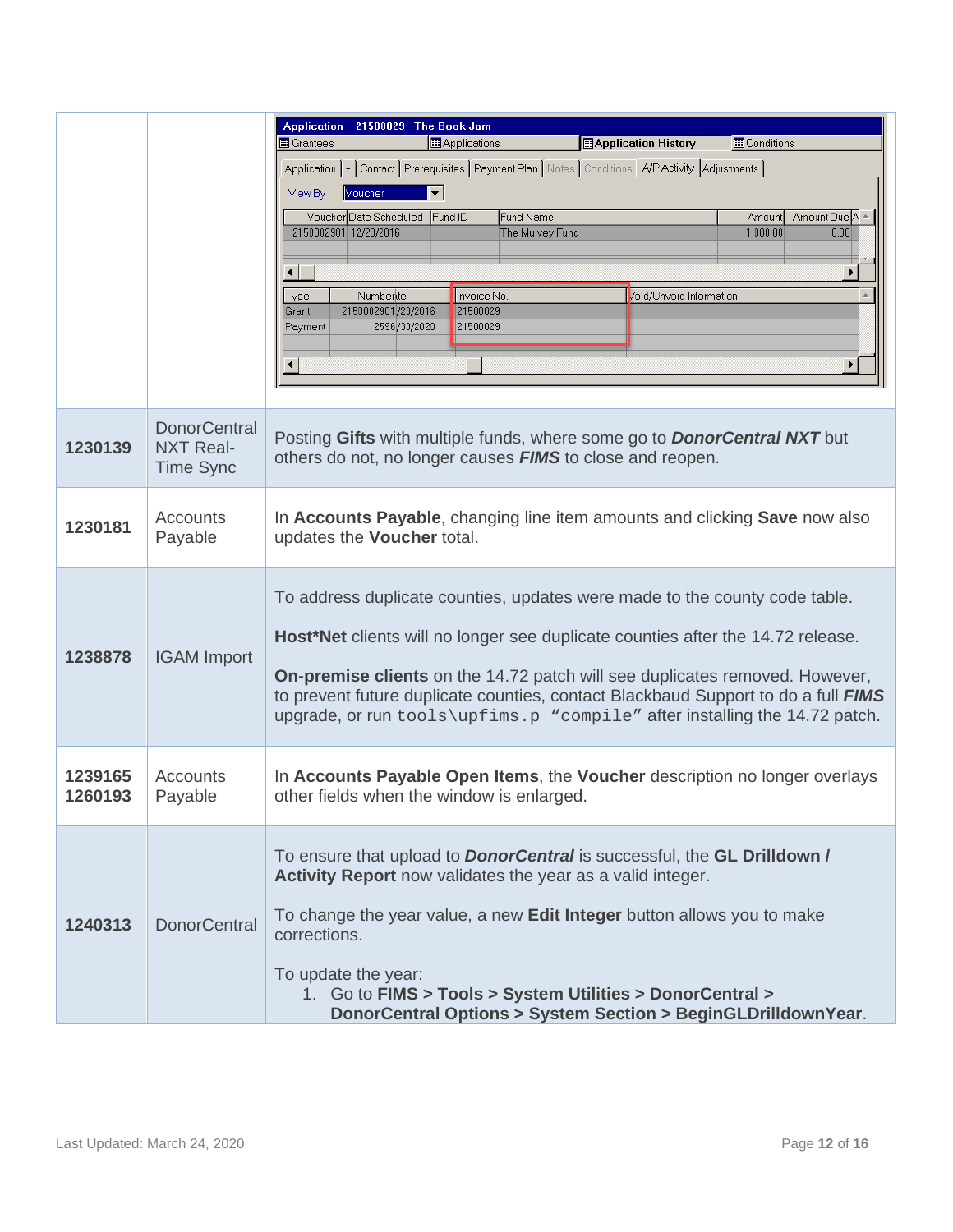|                                                               |                                                      | <b>DonorCentral Options</b><br>×<br>Preferences Editor<br>Value:<br>Section:<br>Option:<br>Real Time Sync<br>Base_Year_On<br><none><br/>BeginGLDrilldownYear<br/>Services<br/>Begin_Date_for_OrgCodes<br/>Suggestions<br/>System<br/>Config_AccessKey<br/>Config_Environment<br/>Config_LogLevel<br/>Config_SecretKey<br/>Contact us From Staff<br/>Create_Userid_from_Contact<br/>Crystal_Begin_Date_Parameter<br/>Crystal_End_Date_Parameter<br/><math>\overline{\phantom{a}}</math><br/>[System]<br/>Edit Integer<br/>BeginGLDrilldownYear=<none><br/>Enter the beginning year to start the GL Drilldown extract.<br/><math display="inline">\overline{\mathbf{v}}</math><br/>OK<br/>Cancel<br/>Apply<br/>Click Edit Integer, enter the four-digit year, then click OK.<br/>2.<br/>Edit BeginGLDrilldownYear<br/>×<br/>2019<br/>ОК<br/>Cancel<br/>Click OK or Apply.<br/>3.</none></none> |
|---------------------------------------------------------------|------------------------------------------------------|----------------------------------------------------------------------------------------------------------------------------------------------------------------------------------------------------------------------------------------------------------------------------------------------------------------------------------------------------------------------------------------------------------------------------------------------------------------------------------------------------------------------------------------------------------------------------------------------------------------------------------------------------------------------------------------------------------------------------------------------------------------------------------------------------------------------------------------------------------------------------------------------|
| 1090490<br>1228095<br>854180<br>1175033<br>1258337<br>1253584 | <b>DonorCentral</b><br><b>NXT Real-</b><br>Time Sync | Improvements were made so that when gift reversals are made, the data syncs<br>properly between FIMS and DonorCentral NXT.                                                                                                                                                                                                                                                                                                                                                                                                                                                                                                                                                                                                                                                                                                                                                                   |
| 1222937<br>1278016<br>1271826                                 | Grants                                               | When on the data grid in Grants, when you right-click a grantee, select Process<br>Selections, and select Verify Tax Status, the information for NTEE, Org Name<br>and Org Address now updates with data from the IRS instead of from the<br>grantee tab.                                                                                                                                                                                                                                                                                                                                                                                                                                                                                                                                                                                                                                    |
| 1222329                                                       | Profiles                                             | Combining two profiles now copies donor soft credit default information to the<br>"copy to" profile as expected.                                                                                                                                                                                                                                                                                                                                                                                                                                                                                                                                                                                                                                                                                                                                                                             |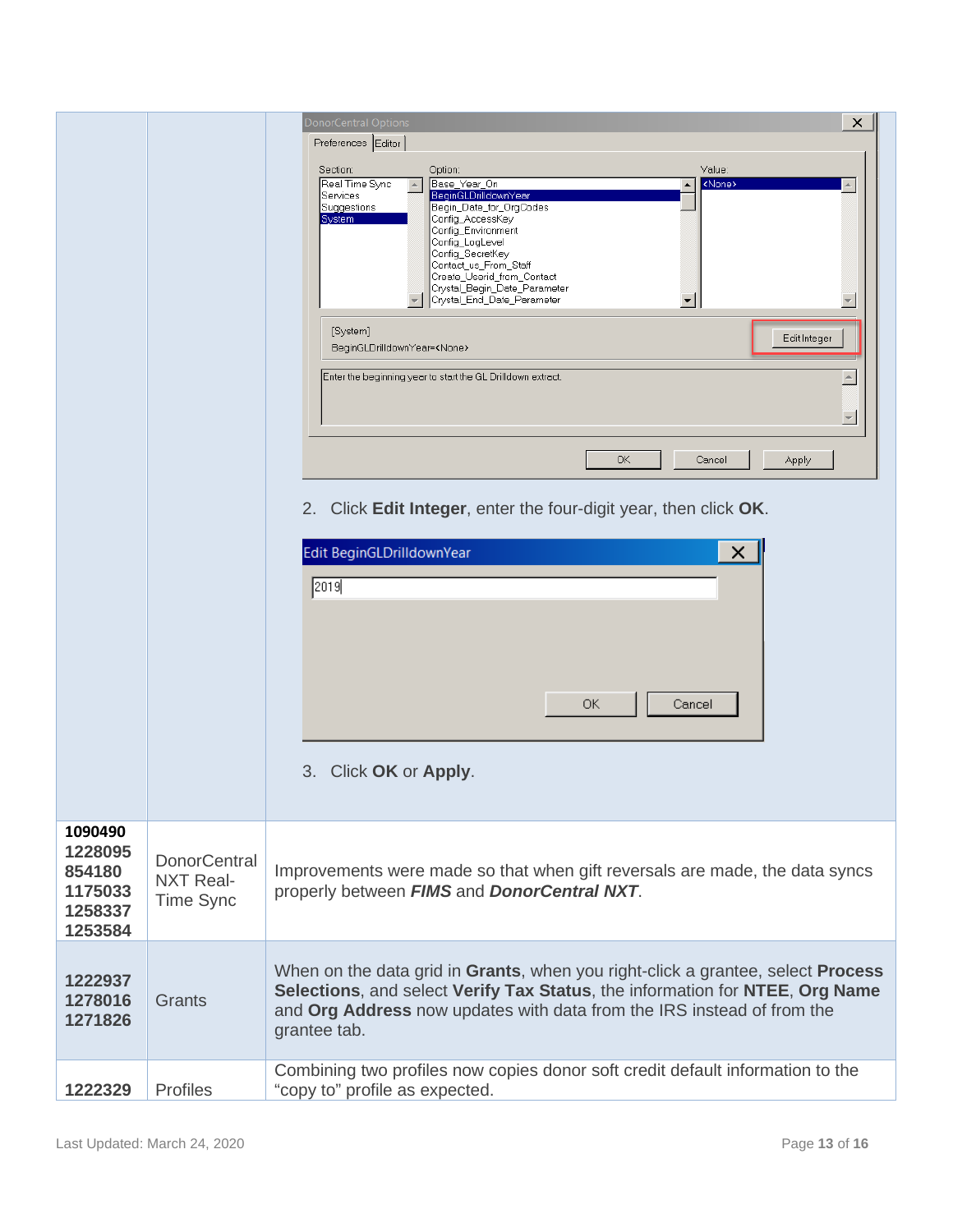| 1224957 | <b>DB</b> Auditing                | In Tools > System Utilities > Admin Utilities > Auditing Utilities, running the<br>User Activity Audit Report on specific users now shows full usernames in the<br>report results.                                                                                                                                            |
|---------|-----------------------------------|-------------------------------------------------------------------------------------------------------------------------------------------------------------------------------------------------------------------------------------------------------------------------------------------------------------------------------|
| 1230444 | General<br>Ledger                 | Graphical reports once again properly handle page breaks and double<br>underlines from GL Design Statements.                                                                                                                                                                                                                  |
| 1230488 | <b>Profiles</b>                   | In FIMS, the spelling of the word, Profile, was corrected where misspelled.                                                                                                                                                                                                                                                   |
| 1233983 | System                            | To remove user names from <b>FIMS</b> , such as in the case as when an employee<br>leaves, follow the instructions in this Knowledgebase article:<br>https://kb.blackbaud.com/articles/Article/191605                                                                                                                         |
| 1237761 | Grants                            | Grantee correction can now be done on grants that are still in AP Open Items.<br>Note: Fully paid grants still do not allow grantee correction.                                                                                                                                                                               |
| 1239576 | Contacts                          | Clicking the Next button from the Profile or Fund Contacts tab no longer gives<br>the error, "umeFocusDestroyed called for a browse cell."                                                                                                                                                                                    |
| 1244589 | <b>FACTS</b>                      | The FACTS module now instantly refreshes after data items are added.                                                                                                                                                                                                                                                          |
| 1246872 | System                            | Improvements were made related to data extraction out of <b>FIMS</b> :<br>A menu option was renamed to Tools > System Utilities > System<br>$\bullet$<br><b>Reports &gt; Extract data for RE and/or FE Conversion:</b><br>In the System Integrity Report, choosing Fix Relationships no longer<br>disables the Fix Fund Reps. |
| 1258346 | Rebalancing                       | In Asset Rebalancing, the Offset Fund section now displays correctly for<br>negative amounts correctly and properly handles billions.                                                                                                                                                                                         |
| 1263411 | <b>DonorCentral</b><br><b>NXT</b> | For customers with multiple <b>DonorCentral NXT</b> tenants exist, organizations now<br>upload properly.                                                                                                                                                                                                                      |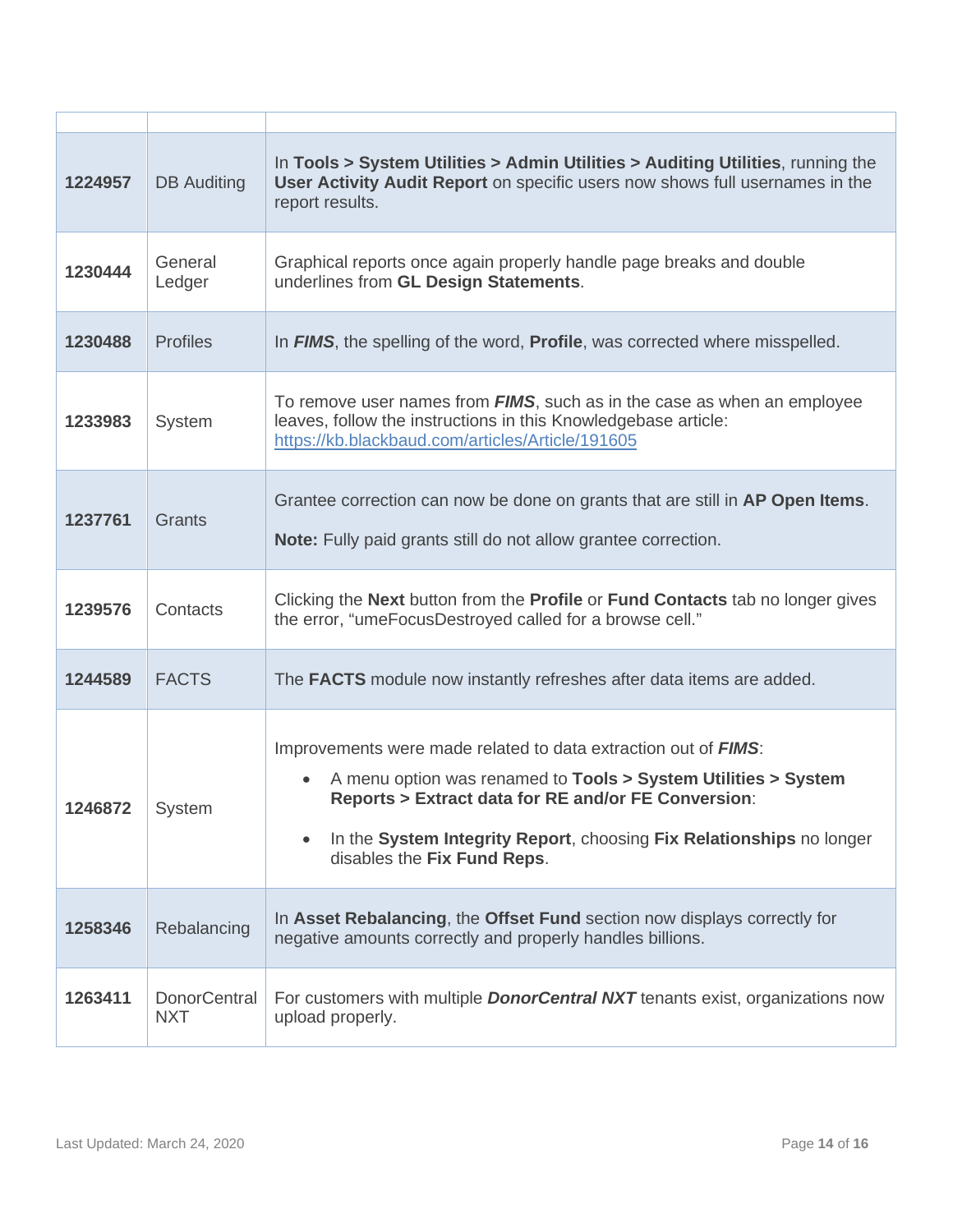|         |                                   | With this resolution, the error, "The data associated with your account is being<br>refreshed. Please try again at a later time and thank you for your patience," no<br>longer displays when logging in to <b>DonorCentral</b> v4.                                                                                                                                                                                                                                                                                                                                                                                 |
|---------|-----------------------------------|--------------------------------------------------------------------------------------------------------------------------------------------------------------------------------------------------------------------------------------------------------------------------------------------------------------------------------------------------------------------------------------------------------------------------------------------------------------------------------------------------------------------------------------------------------------------------------------------------------------------|
| 1276459 | <b>DonorCentral</b><br><b>NXT</b> | <b>FIMS</b> non-calendar FY clients who upload based on Calendar now have a<br>beginning balance calculation that includes activity from the beginning of the<br>fiscal year through 12/31.<br>You'll see this balance calculation in <b>DonorCentral NXT</b> , on the Fund page,<br><b>Activity tab.</b>                                                                                                                                                                                                                                                                                                          |
| 1282507 | <b>DonorCentral</b><br><b>NXT</b> | <b>Grants</b> that come from multiple funds and are still in <b>Unposted AP</b> no longer get<br>the error, "** No Grant Line Item record is available. (91)" for Real-Time Sync<br>operations.                                                                                                                                                                                                                                                                                                                                                                                                                    |
| 1286904 | <b>DonorCentral</b><br><b>NXT</b> | When a securities gift distribution is split into multiple funds, non-gift amounts are<br>separated from the gift amounts for posted gift records. Negative, non-gift<br>amounts now display in <b>DonorCentral NXT</b> .<br>To clarify why an amount of \$0.00 may display on a gift record for a non-gift<br>amount, Knowledgebase article 192429 was created.                                                                                                                                                                                                                                                   |
| 1297747 | System                            | The "Prox.dLL is being used by another process" warning message no longer<br>displays for <b>FIMS</b> clients who start a second session of <b>FIMS</b> on the same<br>workstation with Progress 11.7.                                                                                                                                                                                                                                                                                                                                                                                                             |
| 1308022 | Grantee                           | Improvements were made in Grantee Profiles:<br>When deleting an Executive Profile, an improved message displays<br>when the executive idcode is linked on a grantee record. The message<br>now displays as, "Grantees exist with this Profile as Executive.<br>Continuing to delete will clear out the Executive for those Grantees."<br>When switching from the Grantee tab to the Profile tab, the following<br>error no longer occurs: "Executive Profile does not exist. Please retry."<br><b>FIMS</b> now checks for orphaned Grantee Executives in the System<br><b>Integrity Report for Check Profiles.</b> |
| 1319123 | Gifts                             | When using Gift Import with the From Profile option selected, the import tool<br>now checks and imports the Alternate Address when that address includes                                                                                                                                                                                                                                                                                                                                                                                                                                                           |